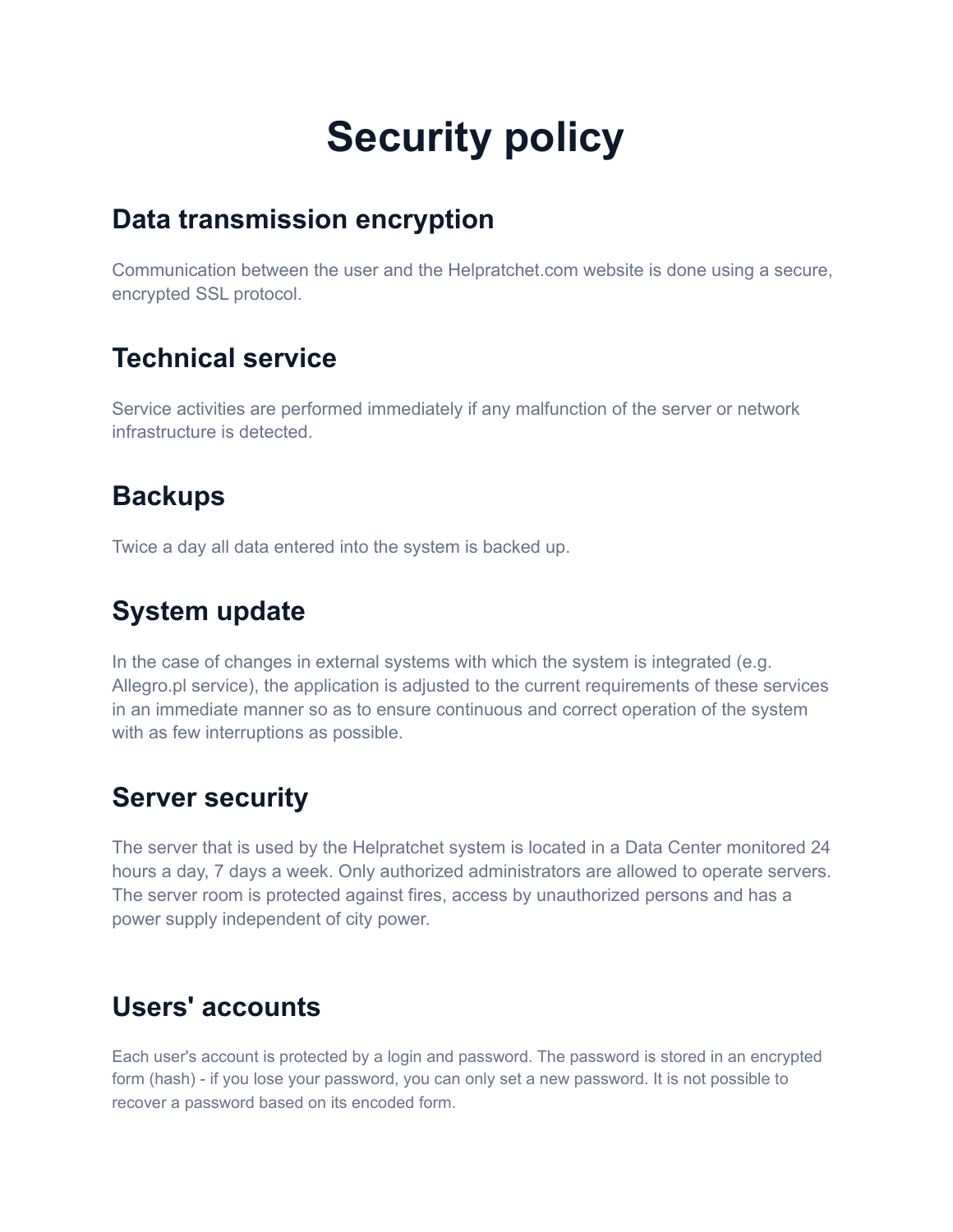### **[Network](https://baselinker.com/en-US/policy/#acc-Privacy-collapseSeven) data security**

Because all data is stored on our server, customers do not have to worry about theft or failure of their computer. In such cases, their data will be available immediately from another computer.

## **Privacy policy of the Website**

#### https://helpratchet.com/ ("Website")

### **DEAR USER!**

We are committed to protecting your privacy and want you to feel comfortable while using our services. This is why we would like to present you with the most important information on principles regarding the processing of your personal data and the cookies used by our Website. This information was prepared in compliance with the GDPR – the General Data Protection Regulation.

### **PERSONAL DATA CONTROLLER**

HelpRatchet spółka z ograniczoną odpowiedzialnością zith its registered seat in Gdańsk, at Mariana Kołodzieja 55B/41, 80-180 entered into the National Court Register – register of entrepreneurs kept by the Regional Court for in Gdańsk, under the KRS 0000919366, NIP number 5833435693, REGON number 389833253, e-mail: kontakt@helpratchet.com;

If you would like to contact our Data Protection Officer, please send an email to: [kontakt@helpratchet.com.](mailto:kontakt@helpratchet.com)

### **YOUR RIGHTS**

You have the right to: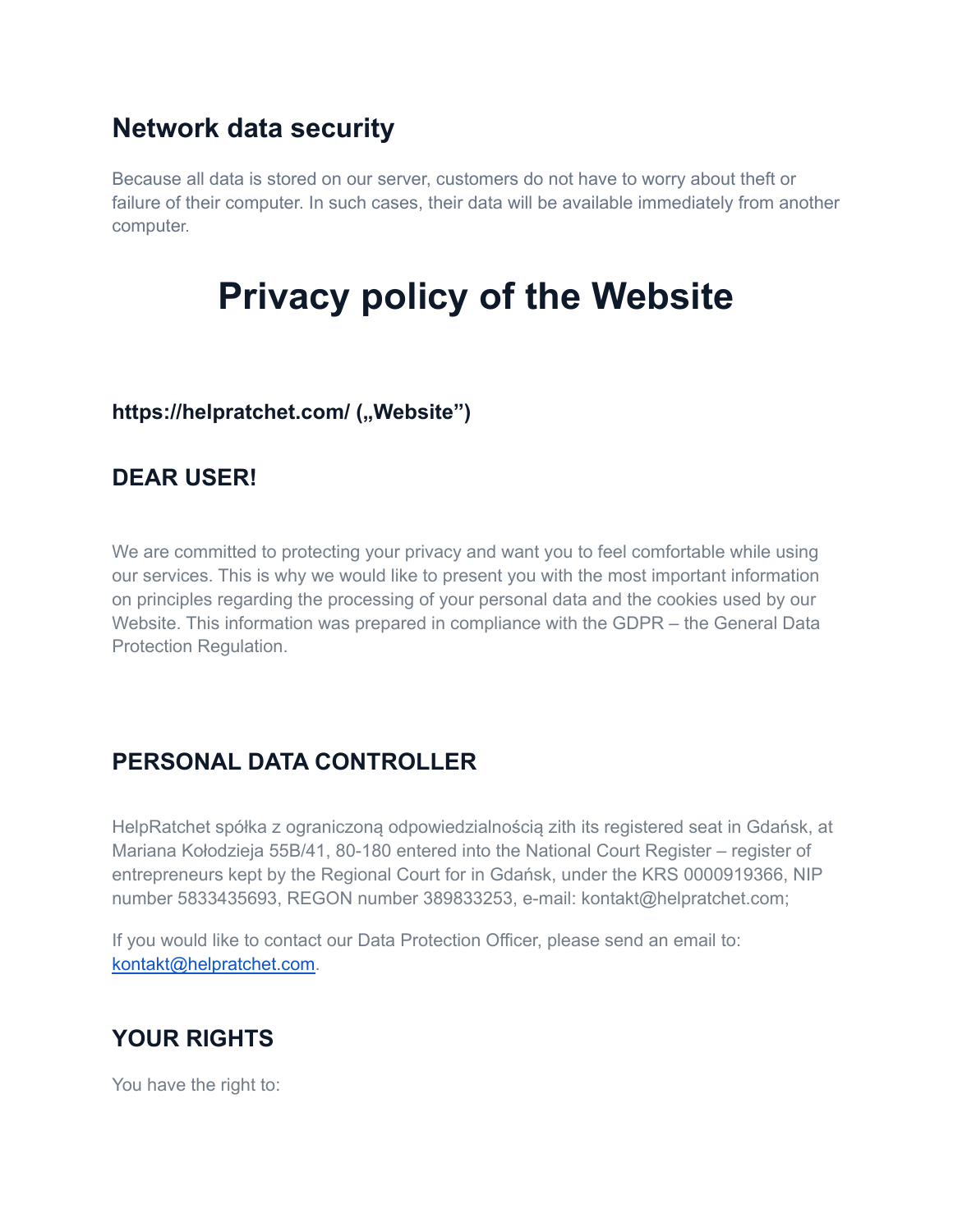access your personal data, including obtaining a copy of your data (Article 15 of the GDPR or if applicable - art. 13 (1) (f) of the GDPR), correct them (Article 16 of the GDPR), delete them (Article 17 of the GDPR), limit their processing (Article 18 of the GDPR), transfer data to another administrator (Article 20 of the GDPR).

Furthermore, you have the right to:

object to the processing of your data at any time: - for reasons related to your particular situation – regarding the processing of your personal data in accordance with Article 6 (1) (f) of the GDPR (i.e. based on our legally justified interests), including profiling (Article 21 (1) of the GDPR); - if personal data are processed for the purposes of direct marketing, including profiling, within the scope related to such direct marketing (Article 21 (2) GDPR).

Please contact us if you want to exercise your rights. Your objection to our use of cookies (about which you can read below) can be expressed, in particular, through the appropriate browser settings.

If you think that your data are processed unlawfully, you can submit a complaint to the President of the Personal Data Protection Office.

### **PERSONAL DATA AND PRIVACY**

We process your data for the purposes related to the functioning of the Website and the provision of the services it offers. You will find detailed information on the processing of your data depending on your activities in the table below.

### **1. USING FREE-OF-CHARGE SERVICES OFFERED ON THE WEBSITE**

**What for?**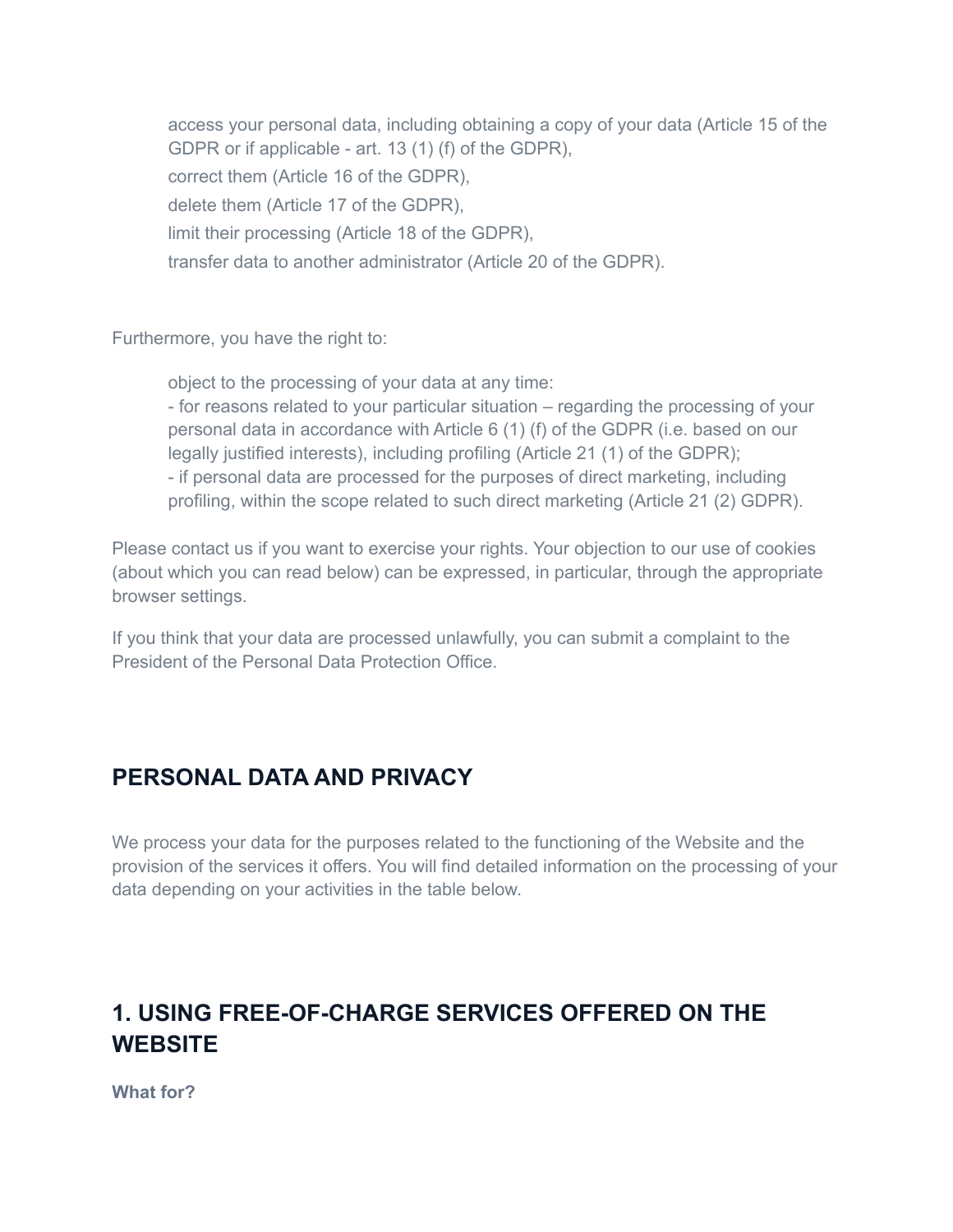performance of the contract for the provision of services within the Website

#### **On what basis?**

contract for the provision of services (Article 6 (1) (b) of the GDPR)

#### **For how long?**

for the duration of the contract

Furthermore, your data will be processed until the expiry of the period during which redressing is possible – by you or us (more information on this subject can be found in the last table of this section)

#### **What happens if I do not provide my data?**

you will not be able to use our services

### **2. USING PAID SERVICES OFFERED ON THE WEBSITE**

#### **What for?**

performance of the contract for the provision of services within the Website

#### **On what basis?**

contract for the provision of services (Article 6 (1) (b) of the GDPR)

our legal obligation to process your personal data (Article 6 (1) (c) of the GDPR)

#### **For how long?**

for the duration of the contract

until the legal obligation related to accounting ceases to apply

Furthermore, your data will be processed until the expiry of the period during which redressing is possible – by you or us (more information on this subject can be found in the last table of this section)

#### **What happens if I do not provide my data?**

you will not be able to use our services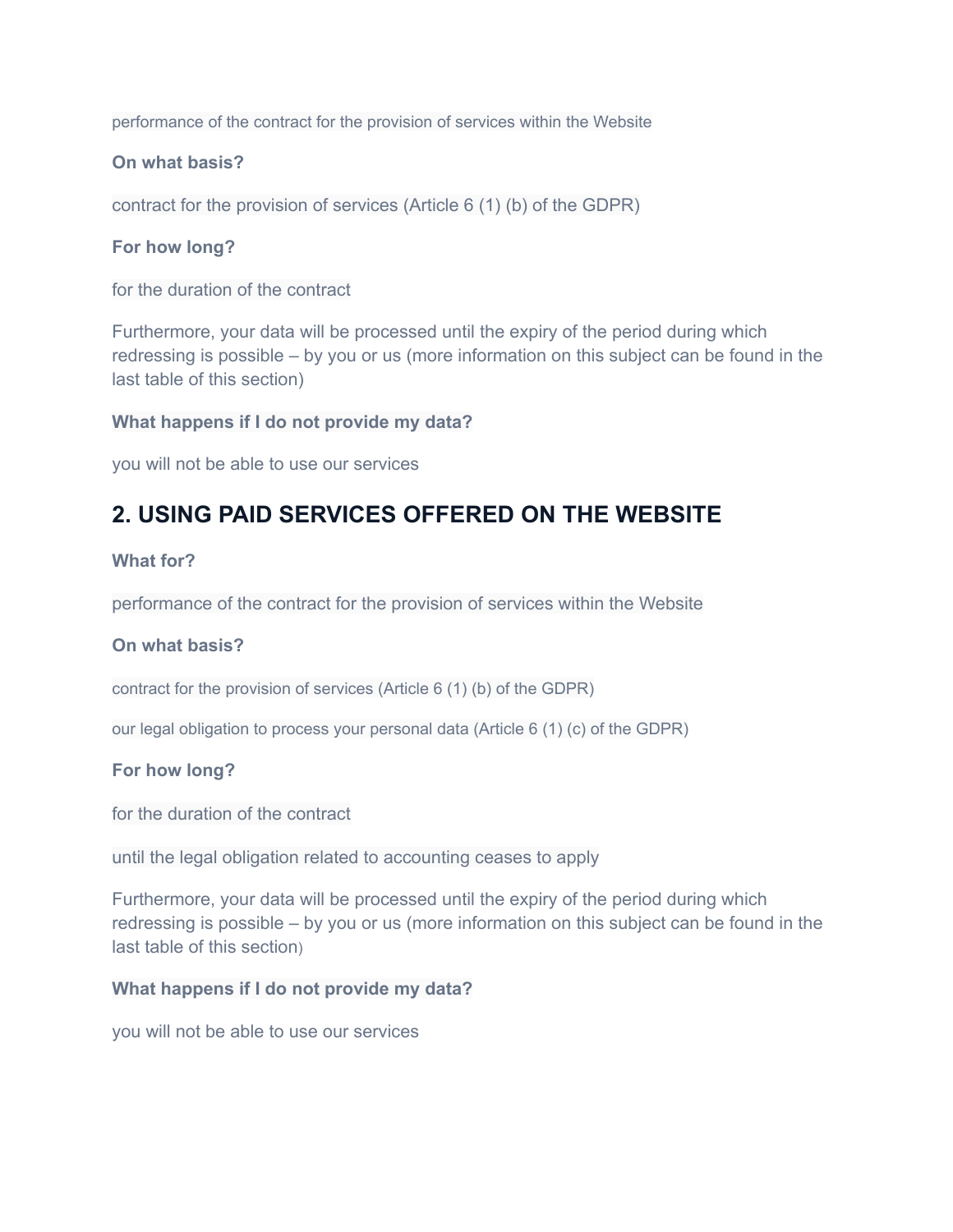### **3. CONTACTING US (E.G. MAKING AN INQUIRY)**

#### **What for?**

processing of your inquiries or submissions

#### **On what basis?**

contract or actions taken at your request to conclude it (Article 6 (1) (b) of the GDPR) – if your inquiry or notification concerns a contract that we are or may be a party to our legitimate interest in processing your data consisting in communicating with you (Article 6 (1) (f) of the GDPR) – if your inquiry or notification is not related to the contract

#### **For how long?**

for the duration of the contract binding us or, if the contract is not concluded – until the expiry of the redress period – see the last table in this section until the redress period expires or until we accept your objection to the processing \*

Furthermore, your data will be processed until the expiry of the period during which redressing is possible – by you or us (more information on this subject can be found in the last table of this section)

#### **What happens if I do not provide my data?**

we will not be able to respond to your inquiry or applicatione

\* depending on whichever is applicable in that case and whichever takes place sooner.

### **4. BROWSER SETTINGS AND OTHER SIMILAR ACTIVITY ALLOWING FOR ANALYTICAL ACTIVITIES**

#### **What for?**

analysis of how you use and navigate the Website, to adapt it to the needs and behaviour of Users (for more information on that topic read the "Analytical Activities" and "Cookies" sections of the Privacy Policy)

#### **On what basis?**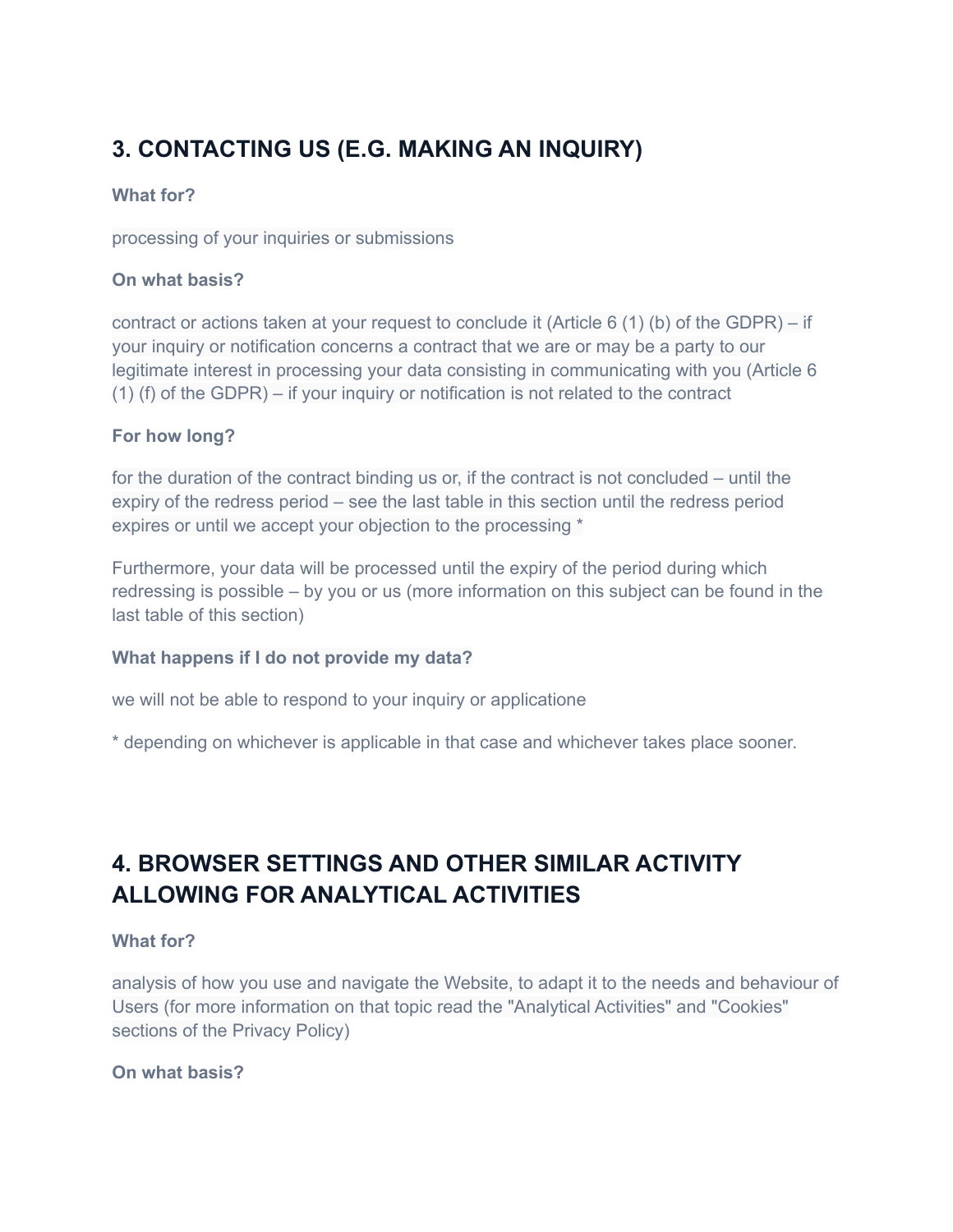our legitimate interest consisting in the processing of data for the purposes mentioned above (Article 6 (1) (f) of the GDPR)

#### **For how long?**

until the cookie validity expires or until you delete the analytical cookies \*

#### **What happens if I do not provide my data?**

we will not take your preferences regarding the use of the Website into consideration when developing it further

\* depending on whichever is applicable in that case and whichever takes place sooner.

### **5. BROWSER SETTINGS OR ANOTHER APPROXIMATE MARKETING ACTIVITY**

#### **What for?**

direct marketing, consisting of displaying personalized advertisements (you can read more about this in the "Profiling" and "Cookies" sections of the Privacy Policy).

#### **On what basis?**

our legitimate interest consisting in the processing of data for the purposes mentioned above (Article 6 (1) (f) of the GDPR)

#### **How long?**

until the cookie validity expires or until you delete the marketing cookies \*

#### **What happens if I do not provide my data?**

you will not receive any product or service suggestions that you may be interested in

\* depending on whichever is applicable in that case and whichever takes place sooner.

### **6. TAKING ACTION OR REFRAINING FROM TAKING ACTION WHICH MAY RESULT IN CLAIMS RELATED TO THE WEBSITE OR OUR SERVICES**

**What for?**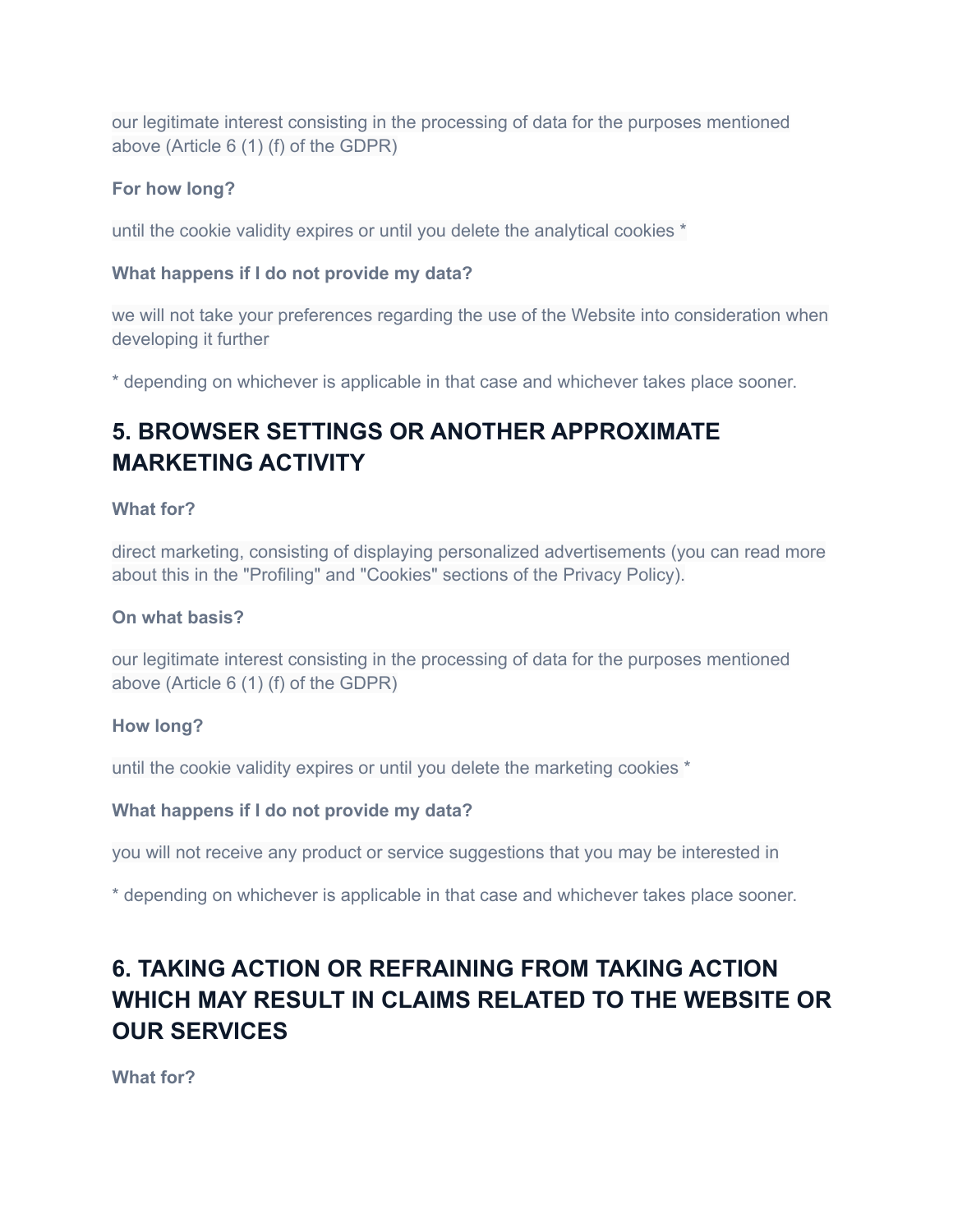establishment, exercise or defence of legal claims related to the concluded contract or services provided

#### **On what basis?**

our legitimate interest consisting in the processing of data for the purpose indicated above (Article 6 (1) (f) of the GDPR)

#### **For how long?**

until the statute of limitation on claims expires or until we accept your objection to the processing \*

#### **What happens if I do not provide my data?**

no possibility to establish, exercise or defend legal claims

### **PROFILING**

Within the Website, we conduct profiling activities – this takes place if you allow such activities (e.g. by properly adjusting your browser settings). This profiling is the automatic assessment of which products or services you may be interested in, using the information about the content you display. This way, advertisements for products or services displayed as part of the online services you use will be more tailored to you and your needs.

The conducted profiling does not result in decisions that have legal effects on you or similarly important impact

### **ANALYTICAL ACTIVITIES**

Within the Website, we conduct analytical activities aimed at increasing its intuitiveness and accessibility – this takes place if you allow such activities (e.g. by properly adjusting your browser settings). As part of the analyses, we will take the way you navigate the Website into consideration, for example, how much time you spend on a given subpage, or which places of the Website you click on. That way we can customise the layout and appearance of the Website and the content we post on it to the needs of Users.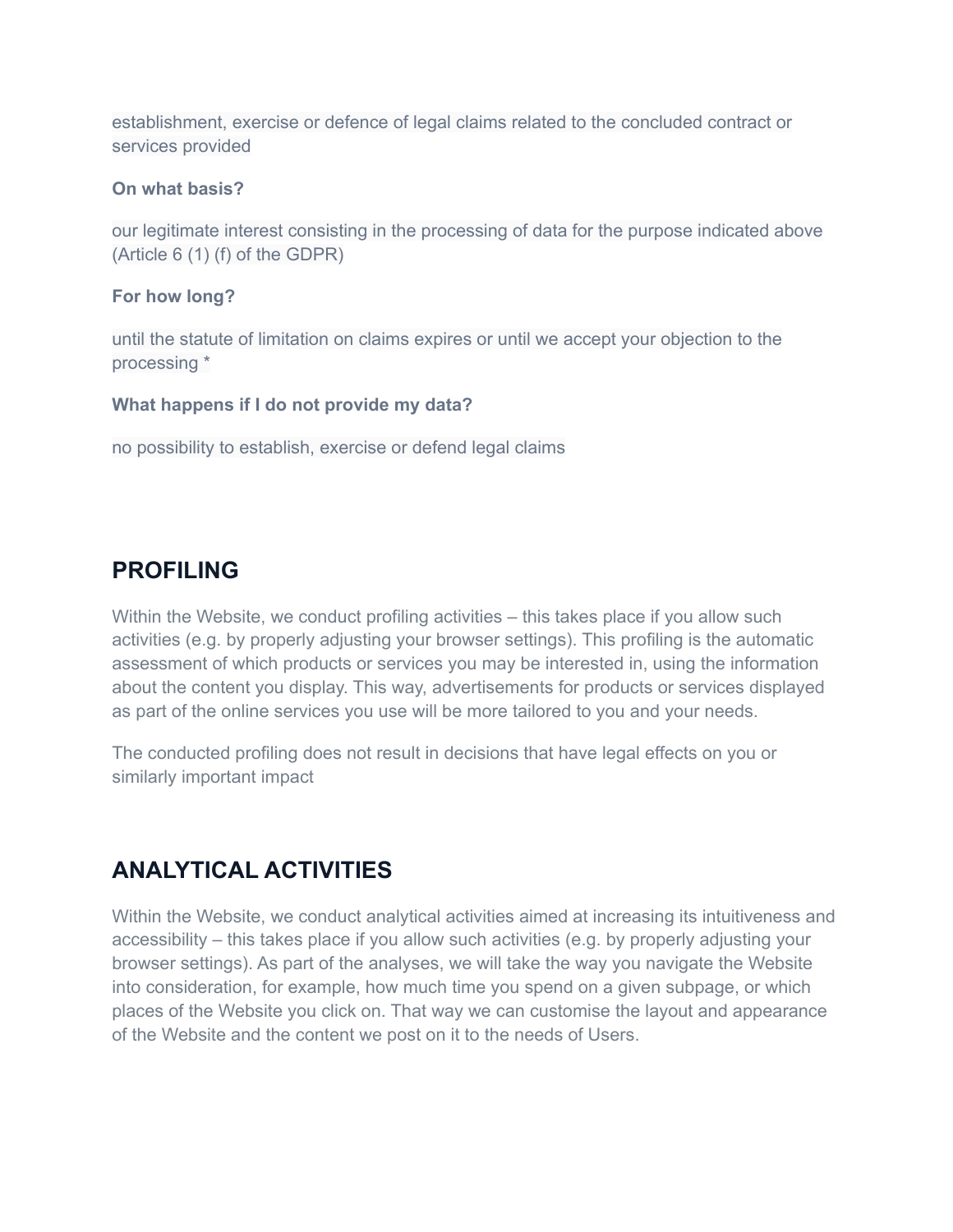### **DATA SAFETY**

While processing your personal data, we use organisational and technical measures which comply with the relevant provisions of law, including encrypting the connection with the use of an SSL certificate.

### **COOKIES**

This Website, like most Internet websites, uses the so-called cookies. These cookies:

- are stored in the memory of your device (computer, mobile phone, etc.);
- do not introduce any changes in the settings of your device.

On this Website, cookies are used for the purposes of:

- remembering your session,
- collecting statistical data,
- marketing,
- making the functions of the Website available.

To learn how to manage cookies and disable them in your browser, you can use your browser's help files. You can get more information about this topic if you press F1 while using the browser. Additionally, you can find relevant information on the following subpages, depending on the browser you use:

- [Firefox](https://support.mozilla.org/pl/kb/wzmocniona-ochrona-przed-sledzeniem-firefox-desktop?redirectlocale=pl&redirectslug=W%C5%82%C4%85czanie+i+wy%C5%82%C4%85czanie+obs%C5%82ugi+ciasteczek)
- [Chrome](https://support.google.com/chrome/answer/95647?hl=plX)
- [Safari](https://support.apple.com/pl-pl/guide/safari/sfri11471/mac)
- Internet Explorer / [Microsoft](https://support.microsoft.com/pl-pl/help/4468242/microsoft-edge-browsing-data-and-privacy) Edge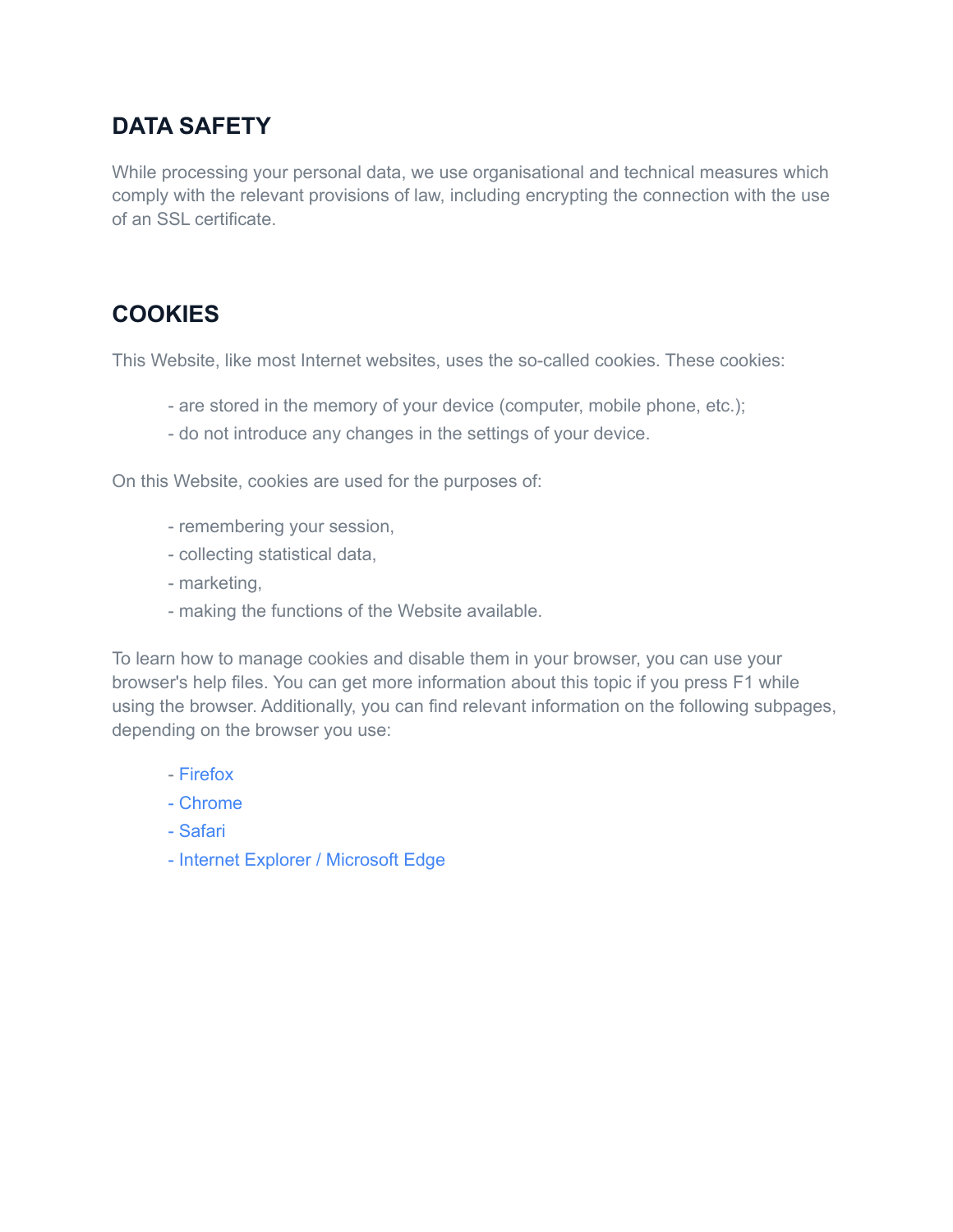Below you will find information about the features of the cookie files we process and their period of validity:

|      | <b>Cookie file name</b> | <b>Validity period</b> | <b>Explanation</b>                                                                                                                                                                                                                                            |
|------|-------------------------|------------------------|---------------------------------------------------------------------------------------------------------------------------------------------------------------------------------------------------------------------------------------------------------------|
|      |                         |                        |                                                                                                                                                                                                                                                               |
| utma |                         | 24 months              | This is one of the four main<br>cookies set by Google Analytics,<br>which allows for tracking visitor<br>behaviour and measuring website<br>performance. This cookie's lifetime<br>is 2 years by default and<br>distinguishes between Users and<br>sessions.  |
| utmb |                         | 30 minutes             | This is the second of the four main<br>cookie files set by Google<br>Analytics, which allows for tracking<br>visitor behaviour and measuring<br>website performance. This cookie<br>file specifies new sessions and<br>visits and expires after 30<br>minutes |
| utmc |                         | Session                | Set to enable interoperability with<br>older versions of the Google<br>Analytics code. This is a session<br>cookie which is deleted when the<br>User closes the browser.                                                                                      |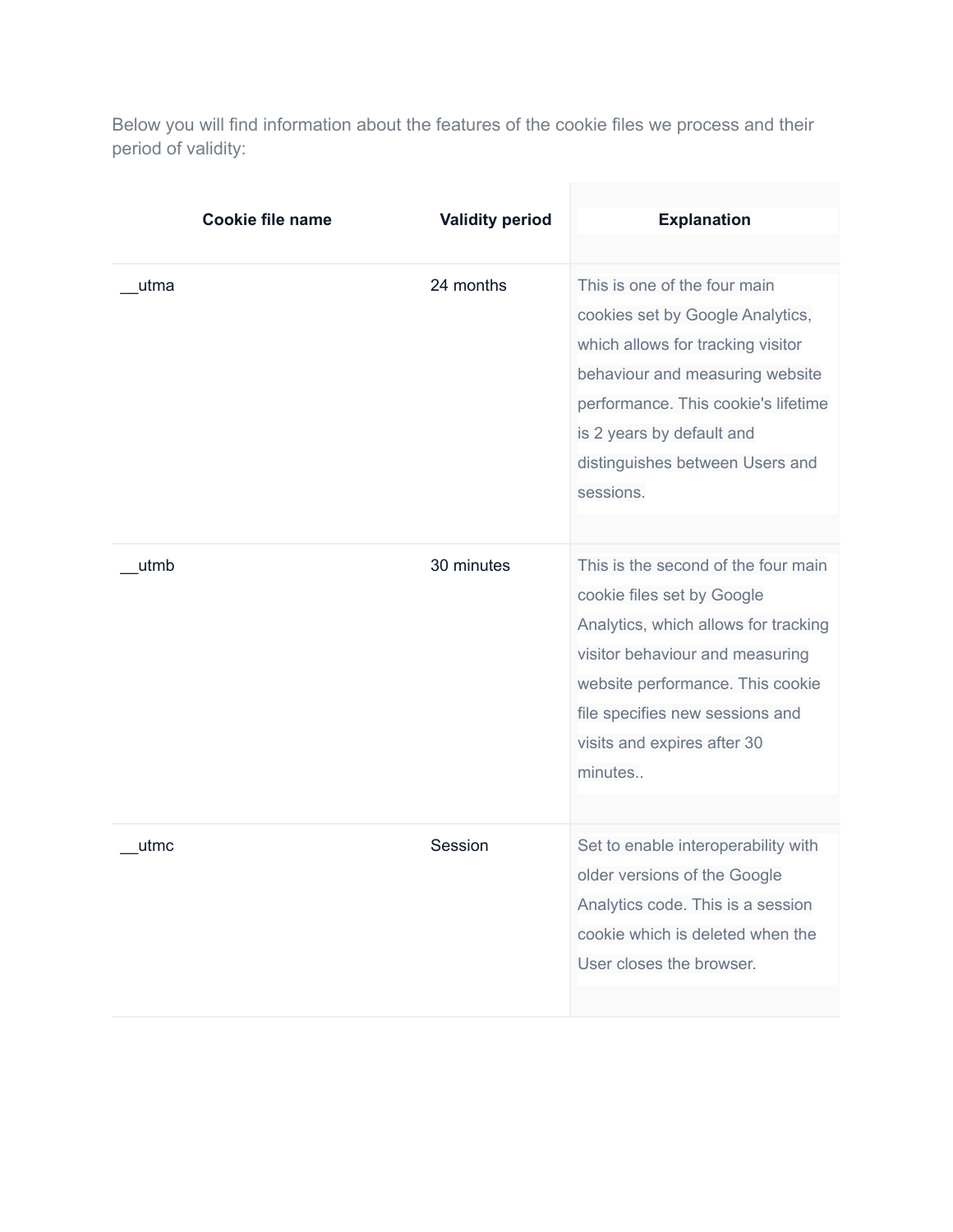| utmt | 10 minutes | This cookie file is set by Google<br>Analytics. According to its<br>documentation, it is used to limit<br>the bandwidth of the service - thus<br>limiting data collection on<br>high-traffic websites. It expires<br>after 10 minutes.                                                                                                                                                                                                                |
|------|------------|-------------------------------------------------------------------------------------------------------------------------------------------------------------------------------------------------------------------------------------------------------------------------------------------------------------------------------------------------------------------------------------------------------------------------------------------------------|
| utmz | 6 months   | This cookie file identifies the<br>source of website traffic - that way<br>Google Analytics can tell website<br>owners where individual site<br>visitors came from. The cookie's<br>lifetime is 6 months and is updated<br>each time data is sent to Google<br>Analytics.                                                                                                                                                                             |
| _ga  | 24 months  | Cookie file associated with Google<br>Universal Analytics - which is an<br>important update to the more<br>frequently used Google Analytics<br>service. This cookie file is used to<br>distinguish unique Users by<br>assigning a randomly generated<br>number as a customer identifier. It<br>is included in every page request<br>on the website and is used to<br>calculate visitor, session and<br>campaign data for website analysis<br>reports. |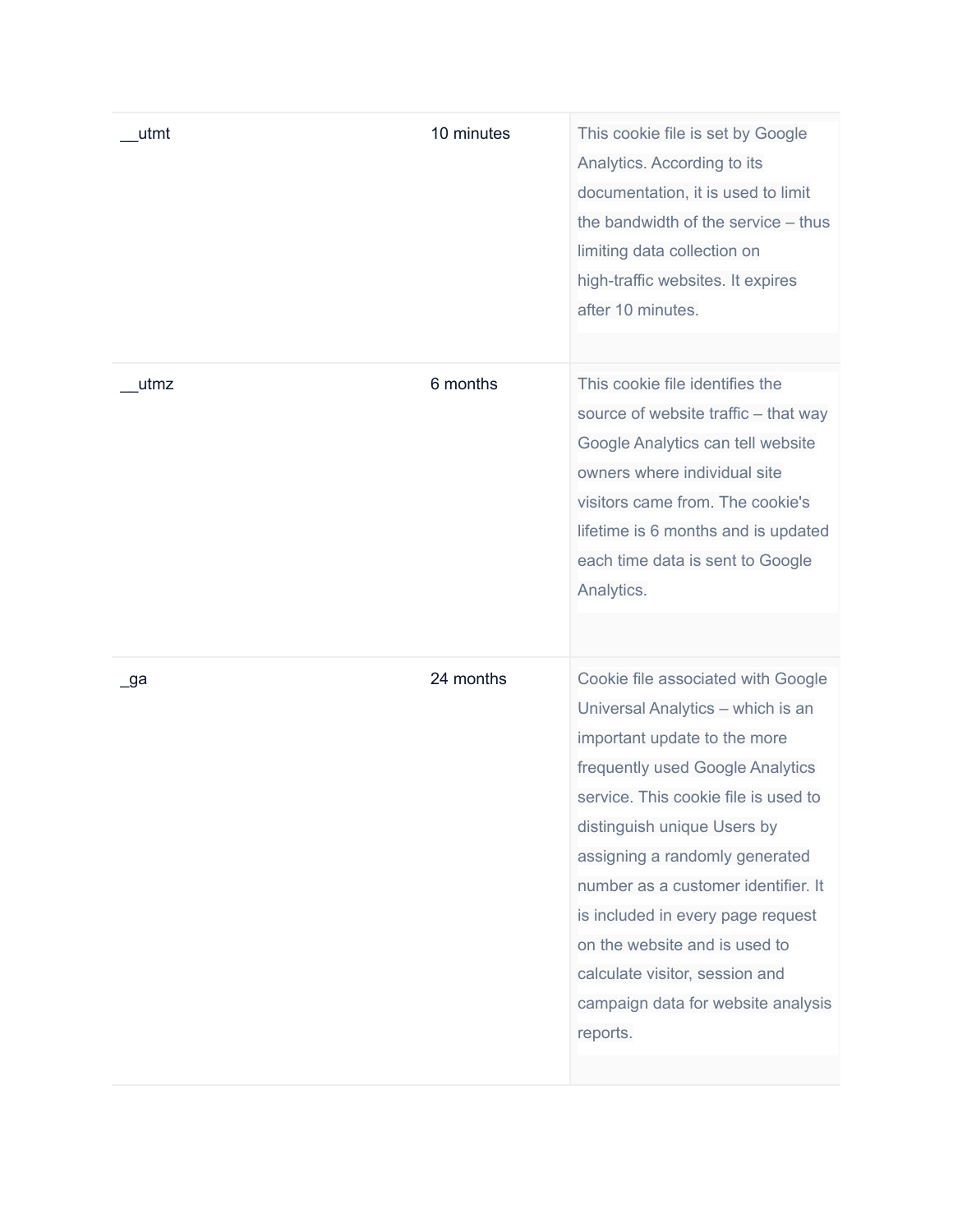| $\_$ gid                              | 24 hours  | Cookie file associated with Google<br>Universal Analytics. The cookie's<br>lifetime is 24 hours. It is used to<br>distinguish Users.                                                                                                                                                                     |
|---------------------------------------|-----------|----------------------------------------------------------------------------------------------------------------------------------------------------------------------------------------------------------------------------------------------------------------------------------------------------------|
| _BEAMER_LAST_UPDATE_zeKLgqli17<br>986 | 12 months | Cookie file associated with the<br>Hotjar service and helps us to<br>track events and the way Users<br>move around the Service - you can<br>read more about this in the<br>"Analytical activities" section. In<br>addition, the file can measure the<br>performance and stability of the<br>application. |
| ajs_user_id                           | 12 months | Cookie file associated with the<br>Hotjar service and helps us to<br>track events and the way Users<br>move around the Service - you can<br>read more about this in the<br>"Analytical activities" section. In<br>addition, the file can measure the<br>performance and stability of the<br>application  |
| gcl_au                                | 3 months  | An advertising cookie from Google<br>Ads collecting conversion data -<br>allows us to determine how many<br>times people who have clicked on                                                                                                                                                             |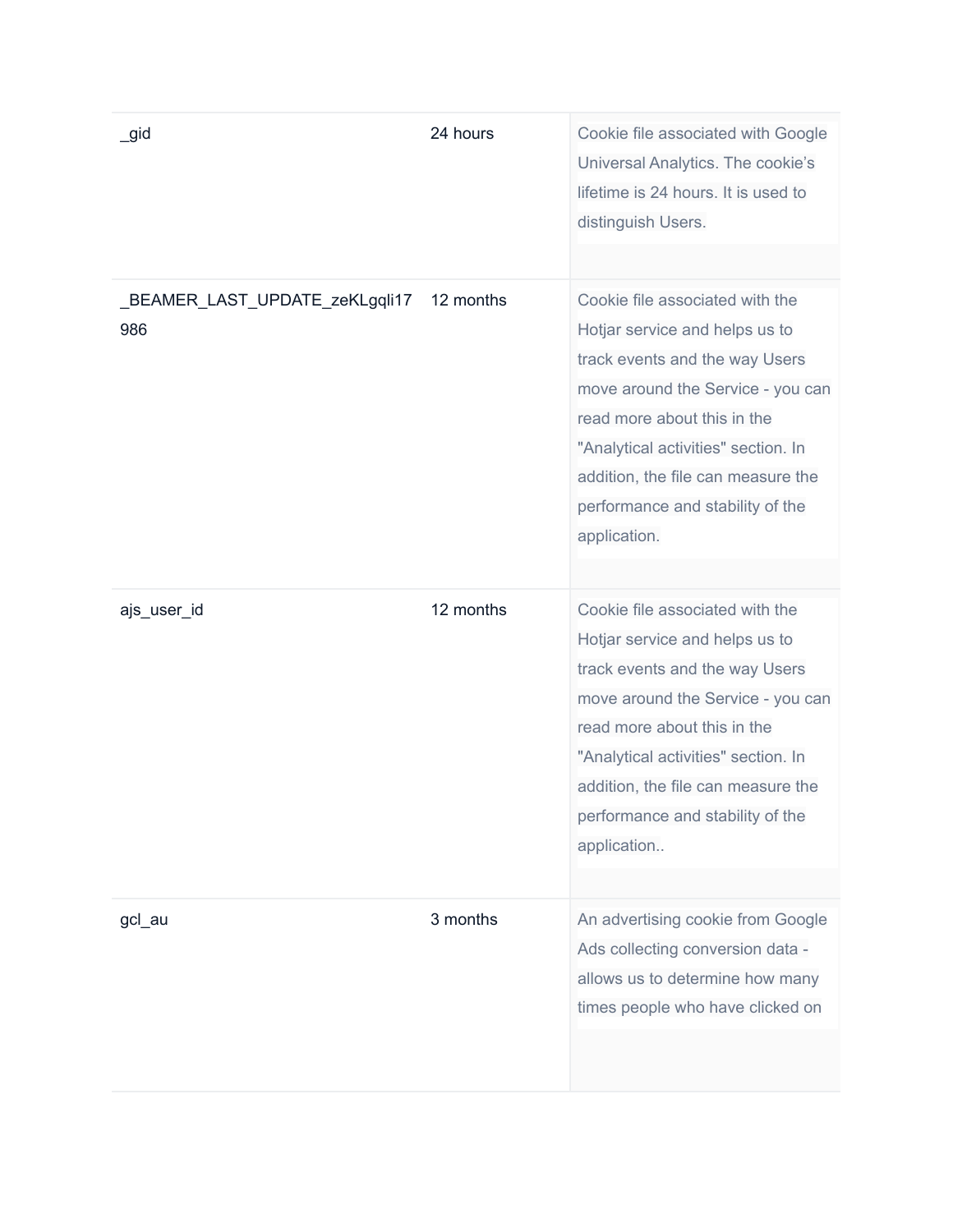|        |          | ads have taken action on our<br>website, such as registration.                                                                                                                                           |
|--------|----------|----------------------------------------------------------------------------------------------------------------------------------------------------------------------------------------------------------|
| fr     | 3 months | A basic cookie used in Facebook<br>ads, applied to display, measure<br>effectiveness and improve the<br>relevance of ads.                                                                                |
| spin   | 1 day    | It collects information concerning,<br>for instance, logging on to<br>Facebook - this data may be used<br>to adjust advertising tools to the<br>user.                                                    |
| act    | session  | Used by Facebook for analytical<br>and research purposes<br>(understanding the way Facebook<br>products are handled by users in<br>order to indicate which parts of the<br>service need to be improved). |
| c_user | 365 days | Used together with the xs cookie to<br>authenticate User identity on<br>Facebook.                                                                                                                        |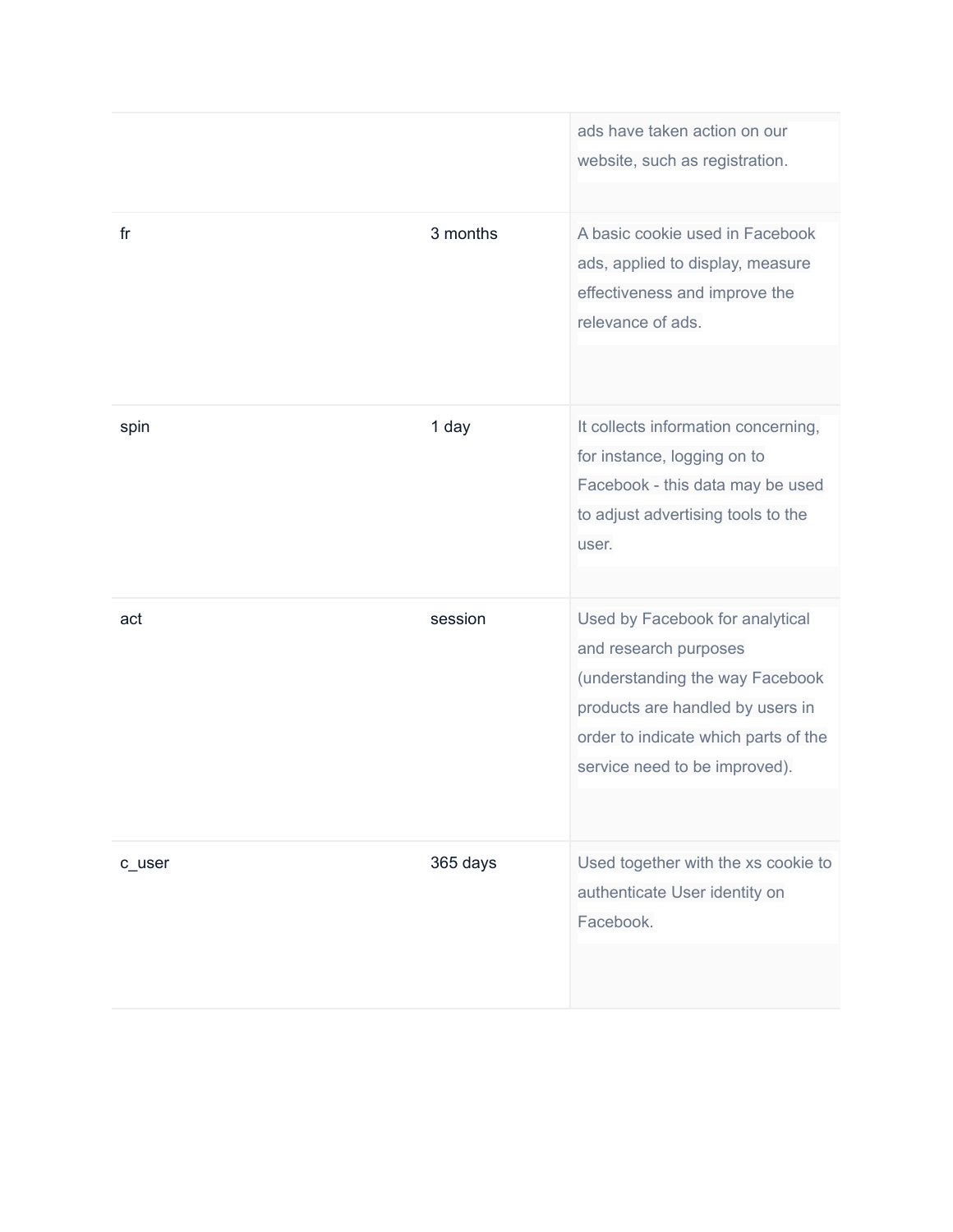| x-referer | session  | Used by Facebook for analytical<br>and research purposes<br>(understanding the way Facebook<br>products are handled by users in<br>order to indicate which parts of the<br>service need to be improved). |
|-----------|----------|----------------------------------------------------------------------------------------------------------------------------------------------------------------------------------------------------------|
| wd        | 1 week   | A Facebook cookie that allows you<br>to ensure the best possible results<br>for your user screen                                                                                                         |
| dpr       | 1 week   | A Facebook cookie that allows you<br>to ensure the best possible results<br>for your user screen.                                                                                                        |
| $_t$ fbp  | 3 months | A Facebook cookie that identifies<br>browsers for the purpose of<br>providing advertising and site<br>analysis services.                                                                                 |
| presence  | session  | A Facebook cookie used to enable<br>features that help deliver<br>Facebook products                                                                                                                      |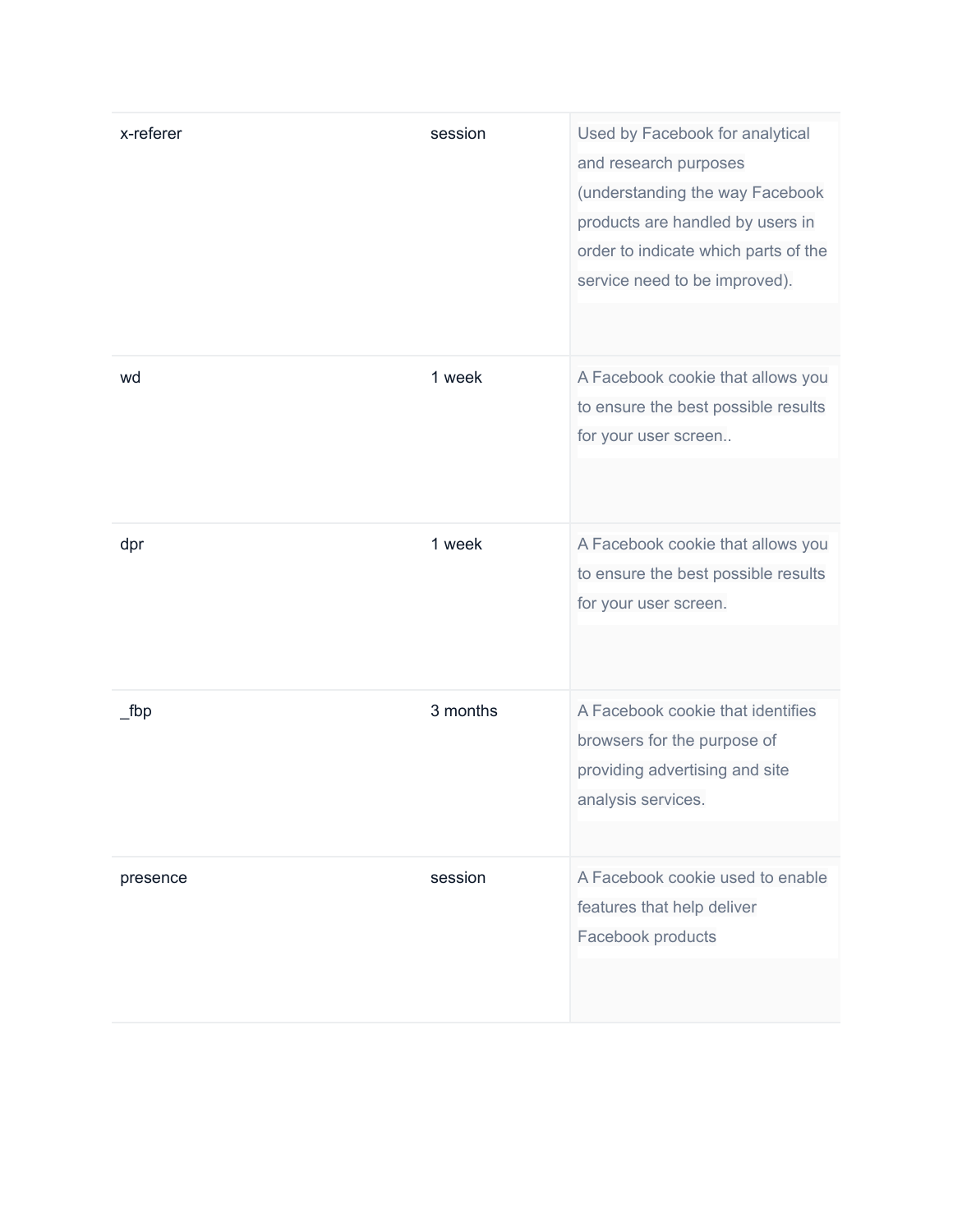| sb            | 2 years | A Facebook cookie that identifies<br>the browser for login and<br>authentication purposes                                                                                                    |
|---------------|---------|----------------------------------------------------------------------------------------------------------------------------------------------------------------------------------------------|
| datr          | 2 years | A Facebook cookie that identifies<br>browsers for the purposes of site<br>security and integrity, including<br>account recovery and identification<br>of potentially compromised<br>accounts |
| m_pixel_ratio | session | A Facebook cookie used to<br>provide users with optimal<br>conditions for site use, including<br>fast loading of Facebook products.                                                          |
| <b>XS</b>     | 1 year  | Used together with the c_user<br>cookie to authenticate user identity<br>on Facebook.                                                                                                        |

By using the appropriate options of your browser, you can, at any time:

- delete cookies,
- block the use of cookies in the future.

In these cases, we will no longer process them.. More information on cookies is available on [Wikipedia](https://en.wikipedia.org/wiki/HTTP_cookie).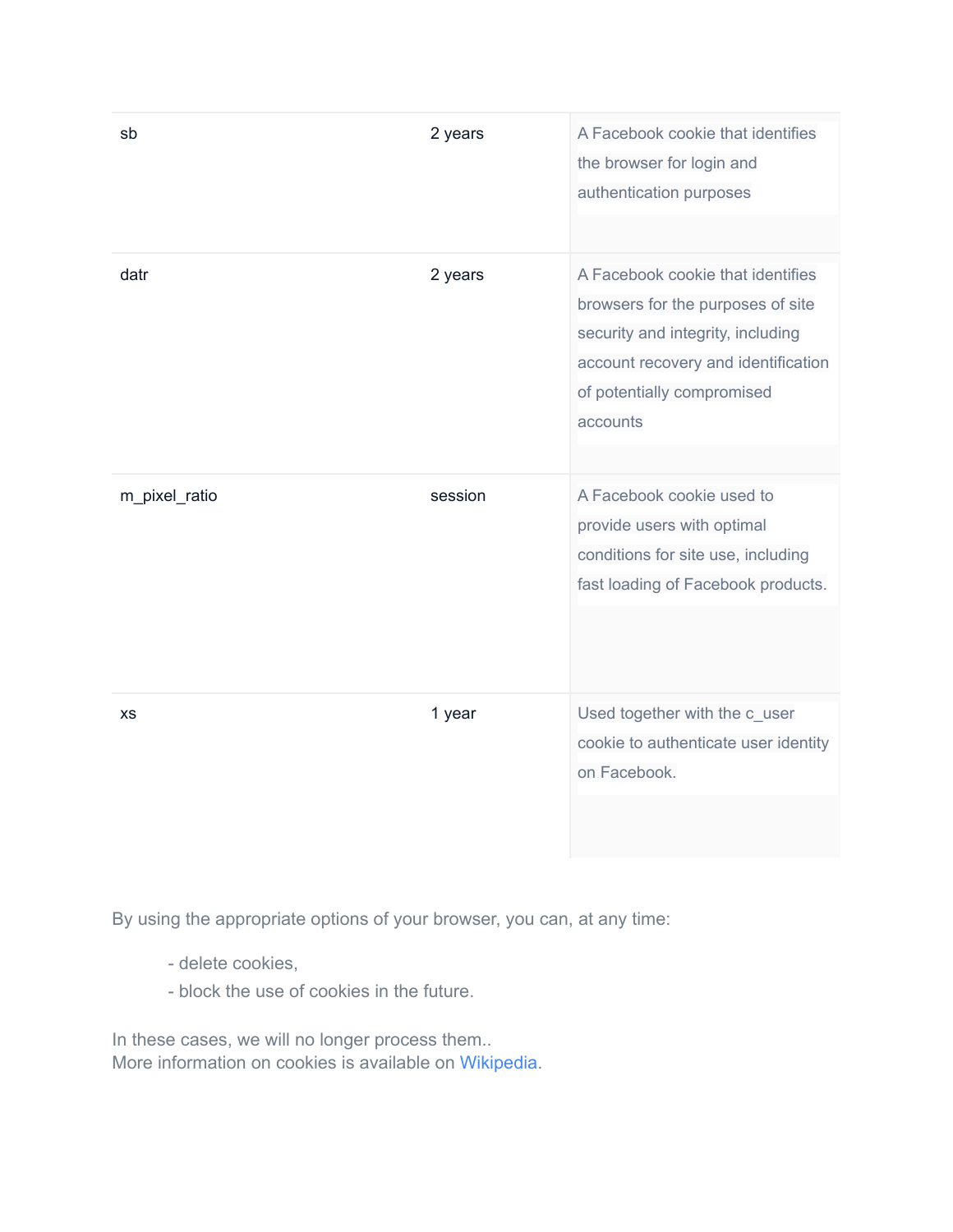### **EXTERNAL SERVICES / DATA RECIPIENTS**

We use the services of external entities which support us in running our business. We entrust them with the processing of your data – these entities process data only on our documented instructions.

Below you will find a list of recipients of your data:

| <b>Activity</b>                                                                  | Data receivers                                                                                   | <b>Data transmission</b><br>outside the European<br><b>Union</b> |
|----------------------------------------------------------------------------------|--------------------------------------------------------------------------------------------------|------------------------------------------------------------------|
| every action related to the Website                                              | hosting providers                                                                                | does not take place                                              |
|                                                                                  | entities cooperating on the<br>basis of civil agreements,<br>supporting our business<br>activity | does not take place                                              |
| using the Website with settings allowing<br>for conducting analytical activities | entities providing statistics<br>on the Website **                                               | yes (United States of<br>America) **                             |
| using the Website with settings allowing<br>for conducting marketing activities  | entities providing marketing<br>on the Website **                                                | yes (United States of<br>America) **                             |

In addition:

competent public authorities within the scope in which we are obliged to make data available to them.